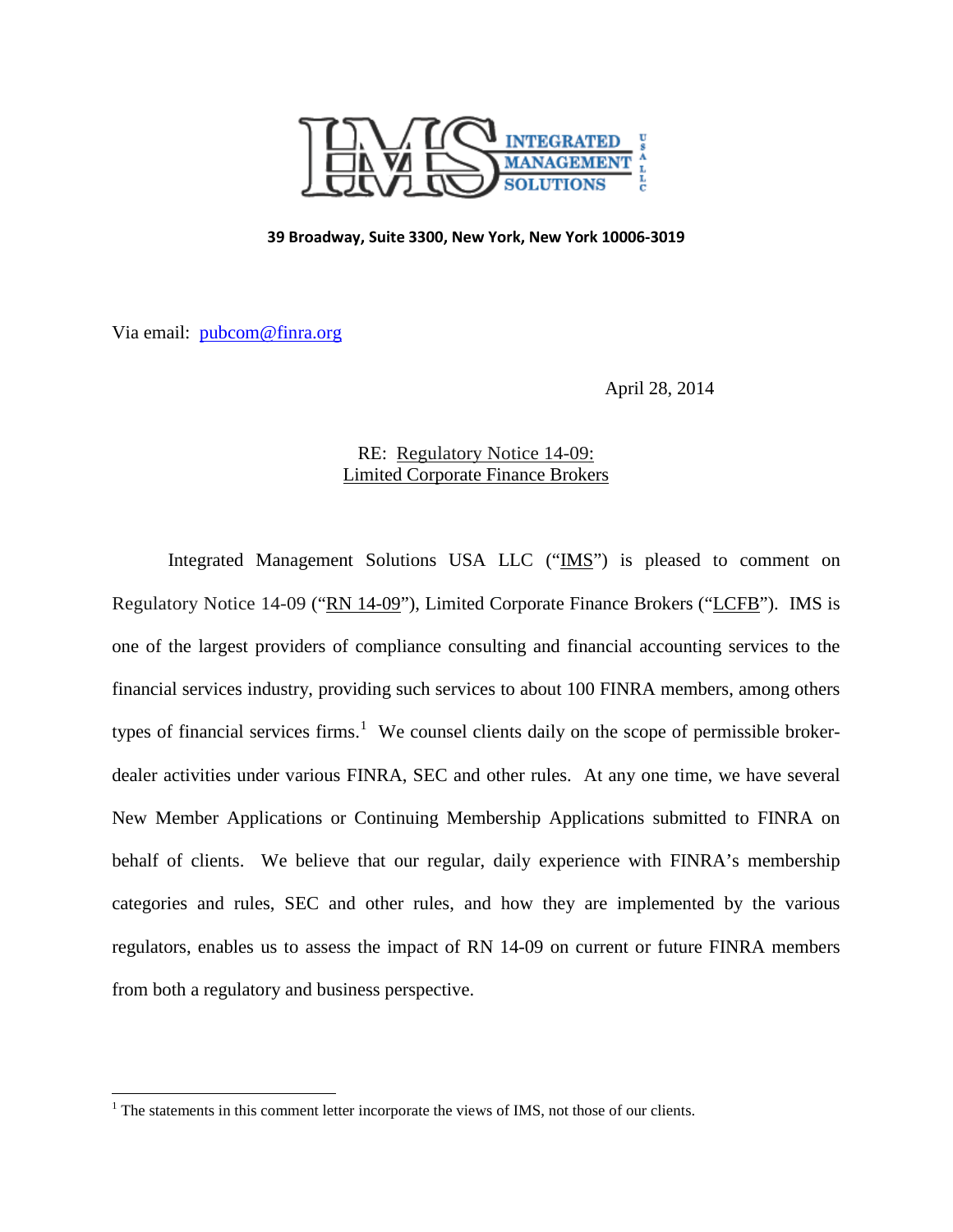## **The Regulatory and Congressional Landscape for Advisory Services since Dodd-Frank**

FINRA's LCFB proposal must be evaluated in context with other recent SEC and FINRA actions taken under both the Dodd-Frank and JOBS Acts, as well as pending Congressional legislation, with respect to the activities of broker-dealers that do not carry, clear or maintain customer accounts or even handle customer funds or securities (collectively, "Proposals Concerning Non-Custodial Brokers"). These include Crowdfunding<sup>[2](#page-1-0)</sup>; the no-action letters issued to AngelList<sup>[3](#page-1-1)</sup> and FundersClub;<sup>[4](#page-1-2)</sup> the Six Lawyers No-Action Letter regarding the regulation of merger and acquisition brokers (the "Six Lawyers Letter")<sup>[5](#page-1-3)</sup> and FINRA's proposal to improve the membership application process.<sup>[6](#page-1-4)</sup>

Congress has also indicated its interest in taking some of these decisions away from both the SEC and FINRA. In H.R.  $2274$  $2274$  $2274$ ,  $\frac{7}{1}$  the House seeks to amend the Securities Exchange Act of 1934 (the "34 Act") and modify the FINRA registration and regulatory processes when a broker

l

<span id="page-1-1"></span><span id="page-1-0"></span><sup>&</sup>lt;sup>2</sup> SEC Release Nos. 33-9470; 34-70741; File Number S7-09-13; and RN 12-34.<br><sup>3</sup> SEC No-Action Letter, dated March 28, 2013, available at:  $\frac{http://www.sec.gov/divisions/marketreg/mr-noaction/2013/angellist-15a1.pdf.$ 

<span id="page-1-2"></span>SEC No-Action Letter, dated March 26, 2013, available at: [http://www.sec.gov/divisions/marketreg/mr-](http://www.sec.gov/divisions/marketreg/mr-noaction/2013/funders-club-032613-15a1.pdf) $\frac{\text{maction}/2013/\text{funders-club}-032613-15a1.pdf}}{\text{SEC}}$ .<br>
Sec No-Action Letter, dated Jan. 31, 2014, revised February 4, 2014; available at:

<span id="page-1-3"></span>[http://www.sec.gov/divisions/marketreg/mr-noaction/2014/ma-brokers-013114.pdf.](http://www.sec.gov/divisions/marketreg/mr-noaction/2014/ma-brokers-013114.pdf) We note, somewhat ruefully, given the amount of time that has elapsed, that the Six Lawyers Letter largely incorporates a proposal first made in 2005 by the Task Force of the American Bar Association's Section of Business Law on Private Placement BrokerDealers ("ABA Task Force Report"). 60 Bus. Law. 959 (2005) or [http://www.sec.gov/rules/other/265-](http://www.sec.gov/rules/other/265-23/gvniesar091205.pdf) [23/gvniesar091205.pdf](http://www.sec.gov/rules/other/265-23/gvniesar091205.pdf) . The ABA Task Force Report contains a very useful analysis of earlier rulings, by regulators and courts, to define the scope of permissible broker-dealer private placement activities. We fully agree with the statement by the Report's authors, as true in 2005 as it is today, that:

The impetus for this Report is a widely held perception by many members of the Committees mentioned that there exists a major disconnect between the various laws and regulations applicable to securities brokerage activities, and the methods and practices actually in daily use by which the vast majority of capital is raised to fund early stage businesses in the United States.

<span id="page-1-4"></span><sup>(</sup>Id.)<br><sup>6</sup> RN 13-29; RN 10-01. In addition, proposed amendments to Regulation A, known as Regulation A-plus, are also part of this liberalizing regulatory trend. Reg A-plus, if adopted, will allow issuers more flexibility when using an exemption from the SEC's registration requirements for securities offerings.<br><sup>7</sup> Introduced June 6, 2013.

<span id="page-1-5"></span>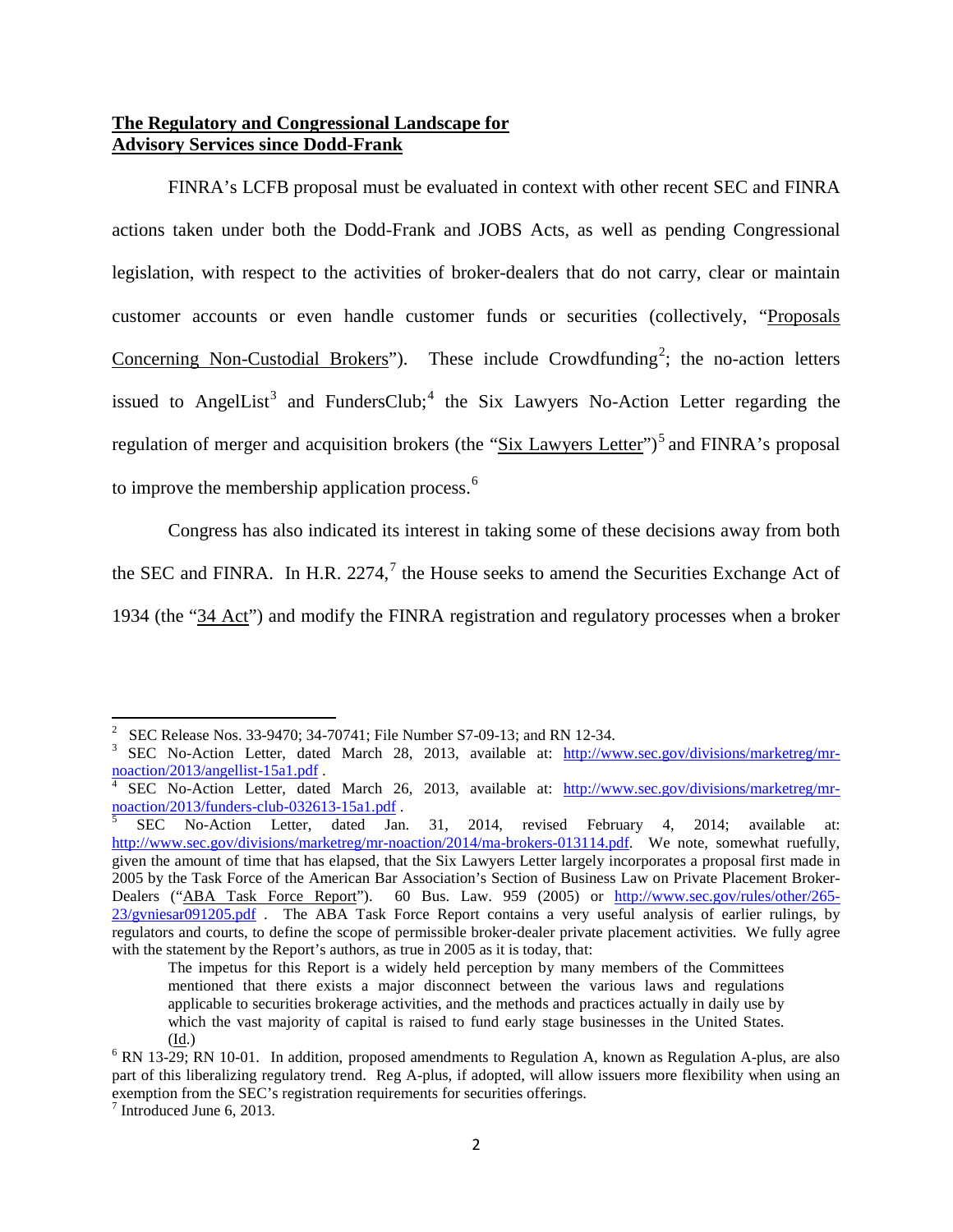advises the ownership transfer of smaller, privately held companies.<sup>[8](#page-2-0)</sup> The House bill provides for a notice-filing registration procedure and more limited ongoing regulatory compliance requirements.<sup>[9](#page-2-1)</sup> This bill has already been passed by the House.<sup>10</sup> A contemporaneous Senate bill, S. 1923, $^{11}$  $^{11}$  $^{11}$  goes even further. It seeks to amend the 34 Act by exempting from registration brokers who advise the ownership transfer of smaller, privately held companies.

## **The Fundamental Flaw**

Regrettably, there is a fundamental flaw that permeates all of the Proposals Concerning Non-Custodial Brokers, including the LCFB proposal: the failure to regulate on the basis of risk.[12](#page-2-4) We believe that an assessment of the business risk that these activities may cause in the marketplace would result in a much simpler, unified regulatory approach to the non-custodial or advisory activities of broker-dealers. Instead of perpetuating the archaic notion that receipt of transaction-based compensation automatically requires registration as a broker-dealer, <sup>[13](#page-2-5)</sup> the analytic focus of all regulators should be on risk and risk management. As discussed below, these multiple Proposals Concerning Non-Custodial Brokers have resulted in the Balkanization<sup>[14](#page-2-6)</sup> of financial services activities. Our recommendation would be for a joint committee composed of the SEC, FINRA and NASA $A^{15}$  $A^{15}$  $A^{15}$  to review the risks inherent in broker-dealer advisory services, with the intent of implementing a simple, unified regulatory approach. This committee

 $\overline{\phantom{a}}$ 

<span id="page-2-0"></span> $8$  Defined as private companies with earnings less than \$25 million and revenues of less than \$250 million.

<span id="page-2-1"></span><sup>&</sup>lt;sup>9</sup> It denies such registration exemption to brokers who: (1) receive, hold, transmit, or have custody of any funds or securities to be exchanged by parties to an ownership transfer of an eligible privately held company; or (2) engage on behalf of an issuer in a public offering of securities that are either subject to mandatory registration, or with respect to which the issuer must file periodic information, documents, and reports.<br><sup>10</sup> Passed on January 14, 2014.

<span id="page-2-2"></span>

<span id="page-2-4"></span><span id="page-2-3"></span><sup>&</sup>lt;sup>11</sup> Introduced January 14, 2014.<br><sup>12</sup> Interestingly, although not explicitly, the Congressional proposals are more practical and incorporate an assessment of risk that may result from broker advisory services.<br><sup>13</sup> We recognize that this concept was not created by FINRA but rather by the SEC many years ago.

<span id="page-2-5"></span>

<span id="page-2-6"></span><sup>&</sup>lt;sup>14</sup> Bal·kan·ize, Bal·kan·ized, Bal·kan·iz·ing (from dictionary.com). 1. to divide (a country, territory, etc.) into small, quarrelsome, ineffectual states. 2. (often lowercase ) to divide (groups, areas, etc.) into contending and usually ineffectual factions: a movement to balkanize minority voters.

<span id="page-2-7"></span><sup>&</sup>lt;sup>15</sup> North American Securities Administrators Association.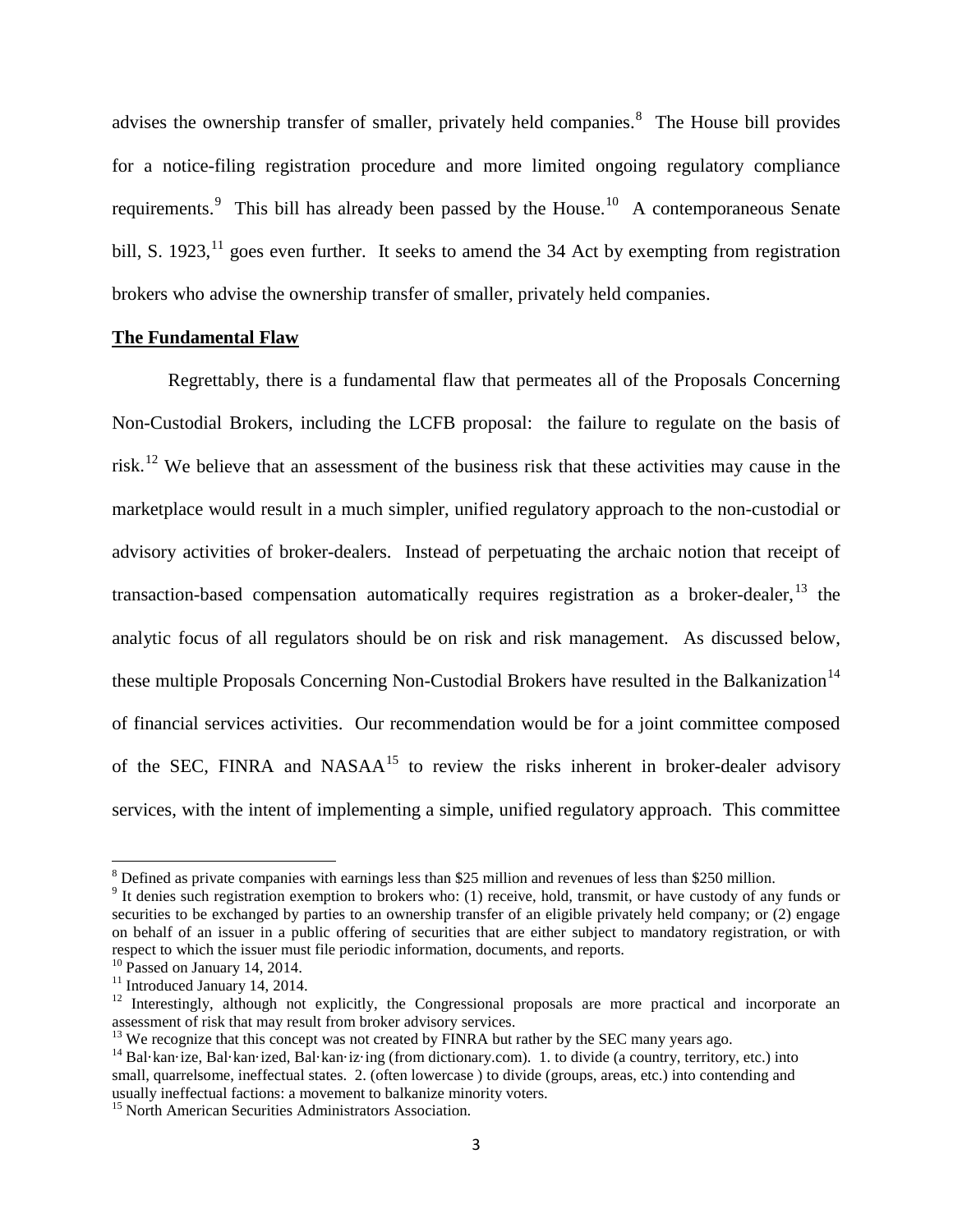should be joined by representatives of the CFTC, the NFA and responsible industry professionals. Hopefully, all of these individuals will ignore the fact that in many instances the current complexities represent employment security for each of them. They should act under a mandate to do the right thing for the marketplace and the investing public. Existing antiquated rules should be eliminated because they are expensive or wasteful and fail to incorporate a realistic assessment of risk. Without question, their recommendations should go far beyond the incredibly narrow proposals articulated in RN 14-09.

## **What is an LCFB?**

Overall, RN 14-09 limits the activities of LCFBs to a short list of exclusive activities. Specifically, the following activities are encompassed:

(1) advising companies and private equity funds on capital raising, the purchase or sale of a business or assets, and corporate restructurings (including, without limitation, a going-private transaction, divestiture or merger);

(2) advising a company regarding its selection of an investment banker;

- (3) assisting an issuer in the preparation of offering materials;
- (4) providing fairness opinions; and
- (5) qualifying, identifying or soliciting potential institutional investors.

Explicitly ineligible for LCFB status are firms that engage in a self-evident range of activities: firms that carry or maintain customer accounts, handle customers' funds or securities, accept customers' trading orders, exercise investment discretion on behalf of customers or engage in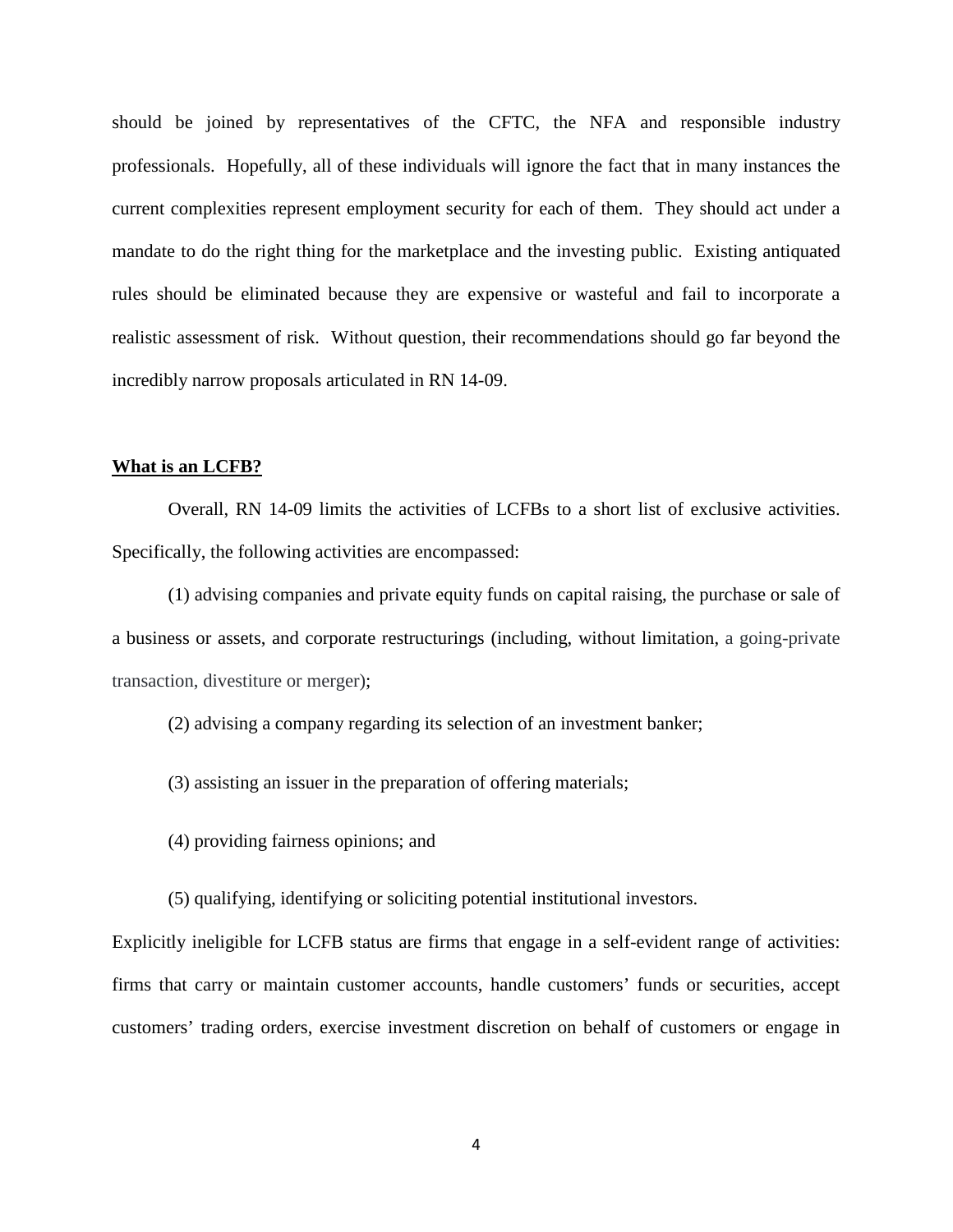proprietary trading or market-making.<sup>16</sup> Collectively, most of these are traditional activities for which FINRA membership is mandatory. Nor may LCFBs engage in transactions involving municipal securities.

## **Is There a Benefit to Being or Converting to LCFB Status?**

l

If an existing broker-dealer client that already provided only the limited list of services set out in RN 14-09 were to ask us if they should convert to LCFB status, our answer would be a resounding "no!" For a current FINRA member, there is hardly any business or regulatory advantage to changing its status.<sup>17</sup> Nor would we recommend a firm contemplating FINRA registration to seek LCFB status. There are too many intrinsic limitations to LCFB status, as discussed below. This Emperor has no clothes.

Sadly, LCFBs are one of the most poorly thought-out, and useless, proposals FINRA has come up with a long time. Some examples should suffice. There are no demonstrable cost savings for an LCFB firm. Such firms are still subject to the SEC's net capital rules, must file periodic FOCUS Reports, the Supplemental Statement of Income Report and Form Custody, [18](#page-4-2) maintain the same books and records as other broker-dealers and must have an annual audit conducted by a PCAOB-registered auditor. A fidelity bond is mandatory. An LCFB must still pay for SIPC coverage because of the definition of "Customer" in the Securities Investor

<span id="page-4-0"></span><sup>&</sup>lt;sup>16</sup> Actually, proprietary trading or, specifically certain market-making, does not necessarily trigger a requirement to become a FINRA member. There are many entities that engage in these activities and, as SEC registrants, elect to join a national securities exchange instead of joining FINRA. Many professional proprietary traders are not registered as broker-dealers at all. Moreover, some of the enumerated permissible LCFB activities are currently provided by many parties that are not registered with the SEC and thus are not even eligible for FINRA membership.

<span id="page-4-1"></span><sup>&</sup>lt;sup>17</sup> We do not regard as a significant advantage the fact that LCFBs won't need to conduct an annual compliance meeting or that they won't need to deal with the regulatory element of the continuing education rule.<br><sup>18</sup> Form Custody is particularly strange since by definition there should be virtually nothing for a non-custodial

<span id="page-4-2"></span>broker to report. Fortunately, it doesn't take much time to complete or file it.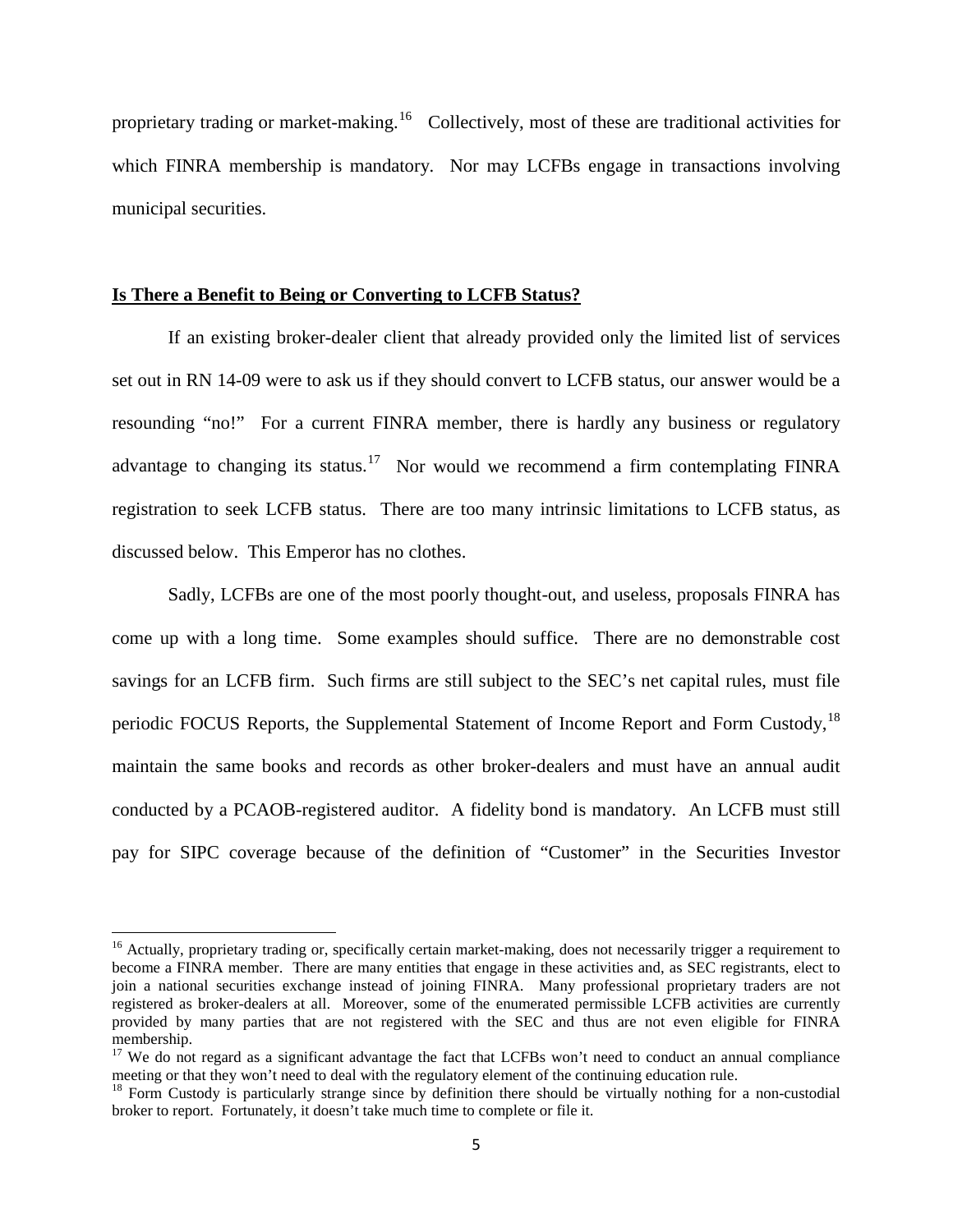Protection Act of 1970.<sup>19</sup> There are no benefits in terms of the registration process, for either the firm or its Registered Representatives; it can still take up to 6 months and require the filing of many meaningless documents. Under the LCFB proposal, in fact, the Registered Representatives of a firm who have the current standard FINRA licenses would apparently be penalized because they would be eligible for fewer registration categories.<sup>20</sup> The Firm still needs a Chief Compliance Officer and all Registered Persons must conduct the same know-your-customer and suitability<sup>[21](#page-5-2)</sup> analysis as traditional broker-dealers, report outside business activities and are still subject to the firm element of Continuing Education compliance. An LCFB must have an AML Program in place in accordance with a new FINRA rule calling for biennial independent testing as opposed to annual independent testing. $^{22}$ 

Most shocking is the restriction that LCFBs can only serve corporate issuers and only institutional investors. The failure to include partnership and limited liability company issuers ignores a very significant pool of investment opportunities that many existing FINRA members

 $\overline{\phantom{a}}$ 

<span id="page-5-0"></span><sup>&</sup>lt;sup>19</sup> SIPA Sec. 16(2). We note that clients of an LCFB would not benefit from its membership in SIPC except under very unusual circumstances, if any.

<span id="page-5-1"></span><sup>&</sup>lt;sup>20</sup> Though the text of RN 14-09 seems to indicate that this is so, the text of the accompanying proposed Rule 121 seems to contradict that notion since it incorporates by reference NASD Rules 1021 and 1031, which clearly do not limit people from maintaining registrations so long as they remain active in the investment banking or securities business. We note that the proposed Rule 123 seems to exclude or disregard proposed Rule 121.

In addition, we continue to be appalled by the perpetuation of what we call the current "use it or lose it" rules where, if a registration is not used for two years, it lapses. We believe that the securities industry is the only one whose professionals lose their licenses even if they leave and use the competencies of those licenses in some related venue, such as when a sell-side person works on the buy-side for a few years, causing his or her licenses to lapse.

There are other professions where licenses do not lapse in a manner requiring requalification by examination. For example, we are aware of an attorney who has decades of experience as a prosecutor and in the private sector, too. She currently is employed by an agency of the United States government and when she finishes her tenure there, we doubt that this current member of the New York Bar would be required to requalify by examination to resume practicing law. Why should SEC Chair Mary Jo White be treated any differently than securities industry professionals, especially seasoned ones, who leave broker-dealers? We are also reminded that the FINRA person who is FINRA's designated contact for RN 14-09 and the Chairman and CEO of FINRA are both members of the D.C. Bar and we doubt that they would need to requalify by examination in order to practice law either.

<span id="page-5-2"></span> $^{21}$  LCFB Rule 211(a) specifically spells out the suitability analysis to be undertaken with respect to retail customers, yet LCFBs are not authorized to transact business with retail customers. Who edits these proposed rules? <sup>22</sup> At least the proposed rule does not define the time period between testing activities based on the calendar year as

<span id="page-5-3"></span>does current Rule 3310. This is wise.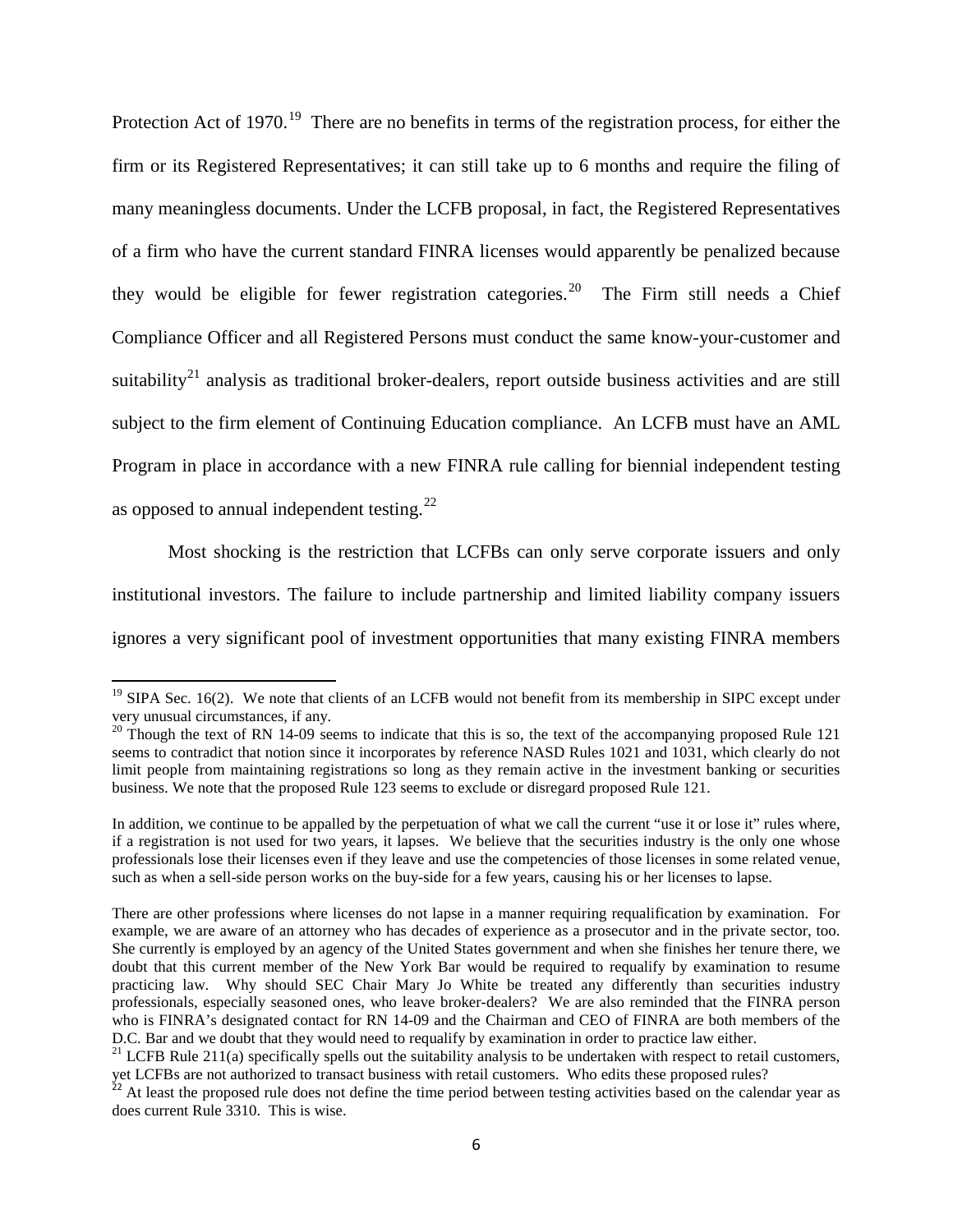service by raising money for non-corporate private equity funds or hedge funds. We regard this as a classic error of ignoring a huge constituency of FINRA members that raise money for those issuers. In addition, by ignoring high-net worth individuals, FINRA ignores a key customer base for many hedge funds – supposedly, the very client base an LCFB is intended to serve. These blatant omissions also demonstrate FINRA's failure to understand business practices and the market place. By ignoring other well-established and understood categories of investors, such as "qualified purchasers," FINRA eviscerates the utility of, and sabotages, the LCFB proposal.<sup>[23](#page-6-0)</sup>

What is truly dismaying is these activities are subject to a set of newly proposed LCFB Rules that explicitly incorporate many of the existing FINRA Rules. Rather than have a succinct, useful set of rules that would, of necessity, be incorporated into an LCFB's WSPs, two sets of rules must be consulted to determine the appropriateness of a firm's business activities. Most of the proposed LCFB Rules merely parrot existing FINRA and NASD Rules. That clumsy approach alone would deter many firms from requesting LCFB status because it is a compliance trap waiting to happen. We sincerely hope that this approach of mandating a separate set of rules (currently, more than 45 separate rules), coupled with explicit references to other FINRA Rules, as the price of admission for a supposedly simplified regulatory status dies a very quick death.

We are baffled by FINRA's continued insistence on net capital (recognizing it is an SEC Rule) as the price of entry into the proposed new category of FINRA membership. Given the limited risk and scope of activities of an LCFB, in particular, and in the other carve-outs in the Proposals Concerning Non-Custodial Brokers, in general, we believe the net capital rule serves

 $\overline{\phantom{a}}$ 

<span id="page-6-0"></span> $^{23}$  We read the endnotes of RN 14-09 wherein FINRA expresses concern about opening the floodgates of the new member category to serve accredited investors who may not be nearly as sophisticated as institutional investors. On the other hand, there are many potential investors that are sophisticated though they are not necessarily institutional. The authors of this letter regard themselves as being sufficiently sophisticated. Why should we not be able to be served by this new category of FINRA member?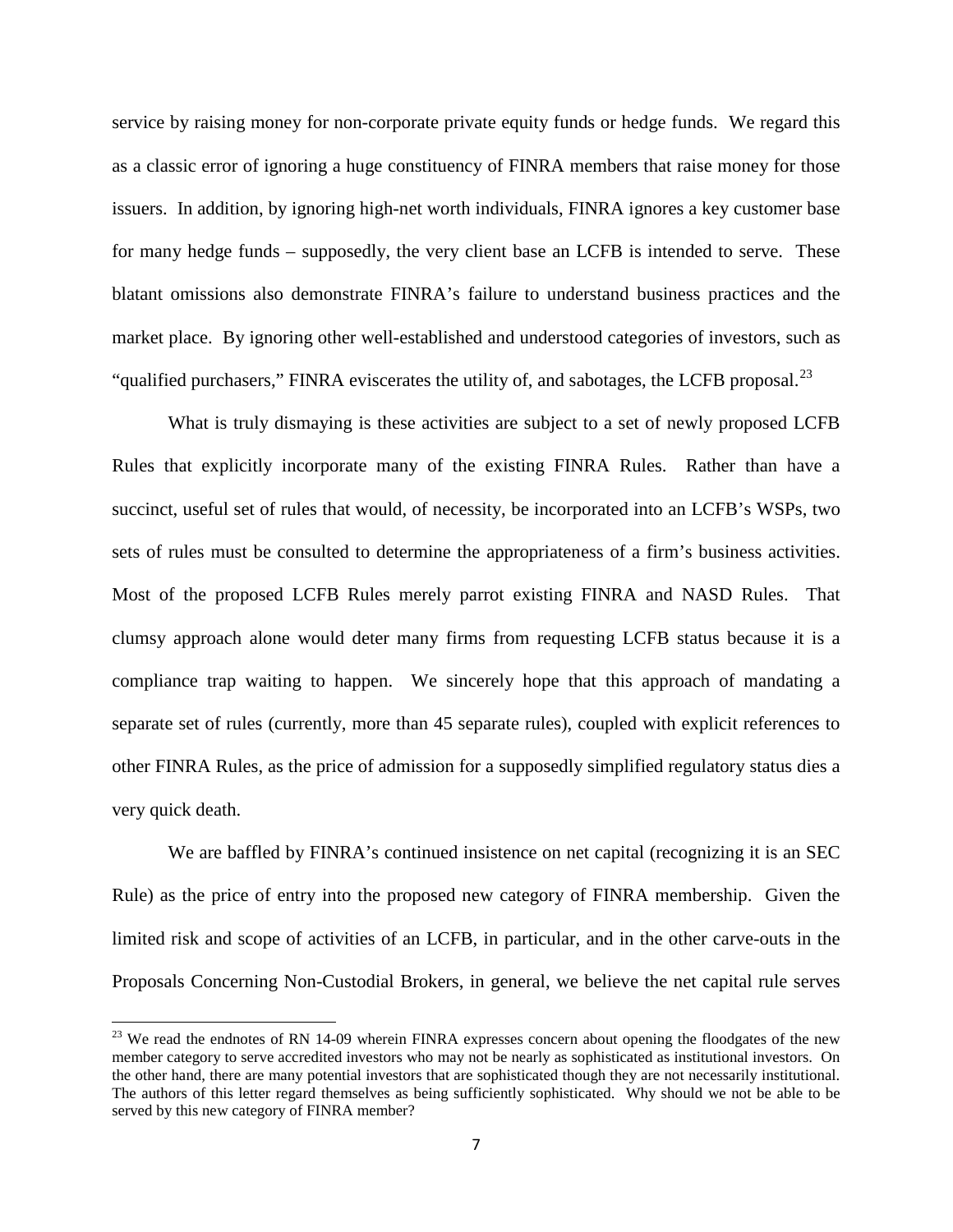no benefit either as a measure of fiscal integrity or as a meaningful barrier to entry into the business covered by the LCFB rules. We believe that, alternatively, the net capital rule should be replaced by a requirement to carry a significant insurance bond that could cover more than just what the existing fidelity bond rule covers. Reliance on market-based insurance underwriting standards, with insurers having their money and reputations on the line, would provide more realistic investor protection. Non-custodial brokers have no need for annual audited financial statements that no one reads or relies upon other than the regulators. With no customer funds or securities at risk, even the filing of periodic FOCUS Reports by non-custodial brokers is of marginal, if any, utility.

What this LCFB proposal appear to be is a last-minute attempt by FINRA to catch-up as the SEC begins to exempt certain activities from broker-dealer registration. If this is the best FINRA can do, the horses have already escaped past the barn door. It seems apparent to us that FINRA drafted the proposed LCFB Rules without hearing the concerns of many industry experts. Perhaps FINRA conferred with some industry participants who prefer the status quo since they are currently subject to it anyway. Members of a club enjoy preferences when the threshold for membership in the club remains high. After all, their thinking is that since they had to run through the gauntlet of the FINRA membership process, why shouldn't new participants do the same?

Effective regulation begins with an assessment of risk. A drastic re-evaluation of the role of regulators for firms with limited risk with respect to customers and the marketplace is needed. This should serve as a wake-up call to FINRA and other regulators.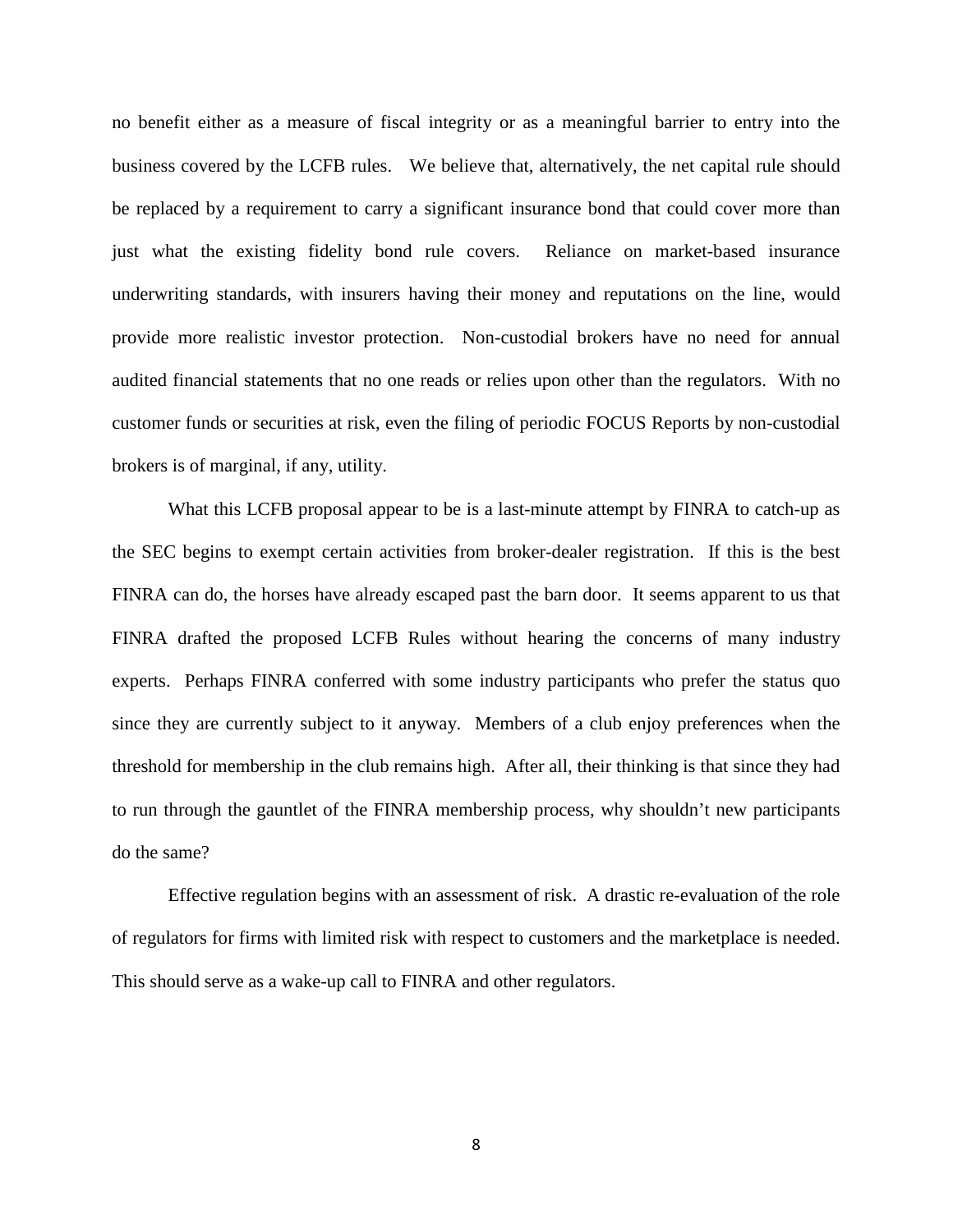#### **Why the Balkanization of Financial Services Activities?**

We have watched with great interest as both the SEC and FINRA have begun carving out certain broker-dealer activities from the maw of mandating FINRA registration for those receiving transaction-based compensation. Clearly, this has also prompted a Congressional response. With Crowdfunding, the SEC recognized the limited risk if an issuer were willing to raise only up to \$1 million. Under the AngelList, FundersClub and Six Lawyers Letters, people engaged in certain restricted advisory activities can avoid SEC registration, presumably again because of the limited risk their activities create for investors. Under FINRA's proposals in RN 13-29, there are hesitant steps to simplify and improve the membership application process. With LCFBs, FINRA apparently acknowledges that institutional investors don't need the same set of protections as retail customers. What's new about that?

This piecemeal approach to regulating carved out activities is time-consuming and inefficient. Instead, FINRA, in conjunction with the SEC and NASAA, should be proposing rules that demonstrate sophisticated analysis based on risk, economic realities and financial and functional distinctions. Of course, FINRA can't do this unilaterally. Nor would such action, or the continued Balkanization of regulatory approaches, be cost effective. What the industry needs is a simplified, rational and uniform approach to the regulation of broker services. This would also benefit the end-users of such brokerage services. The key dictates for such an undertaking should be risk assessment and cost efficiency. The industry understands this; our customers expect it. Our regulators should be promoting customer protection and market integrity but not through the continuation of rules that are complex and often counter-productive. Rules should not have unintended consequences that are worse than what the rules were designed to prevent.